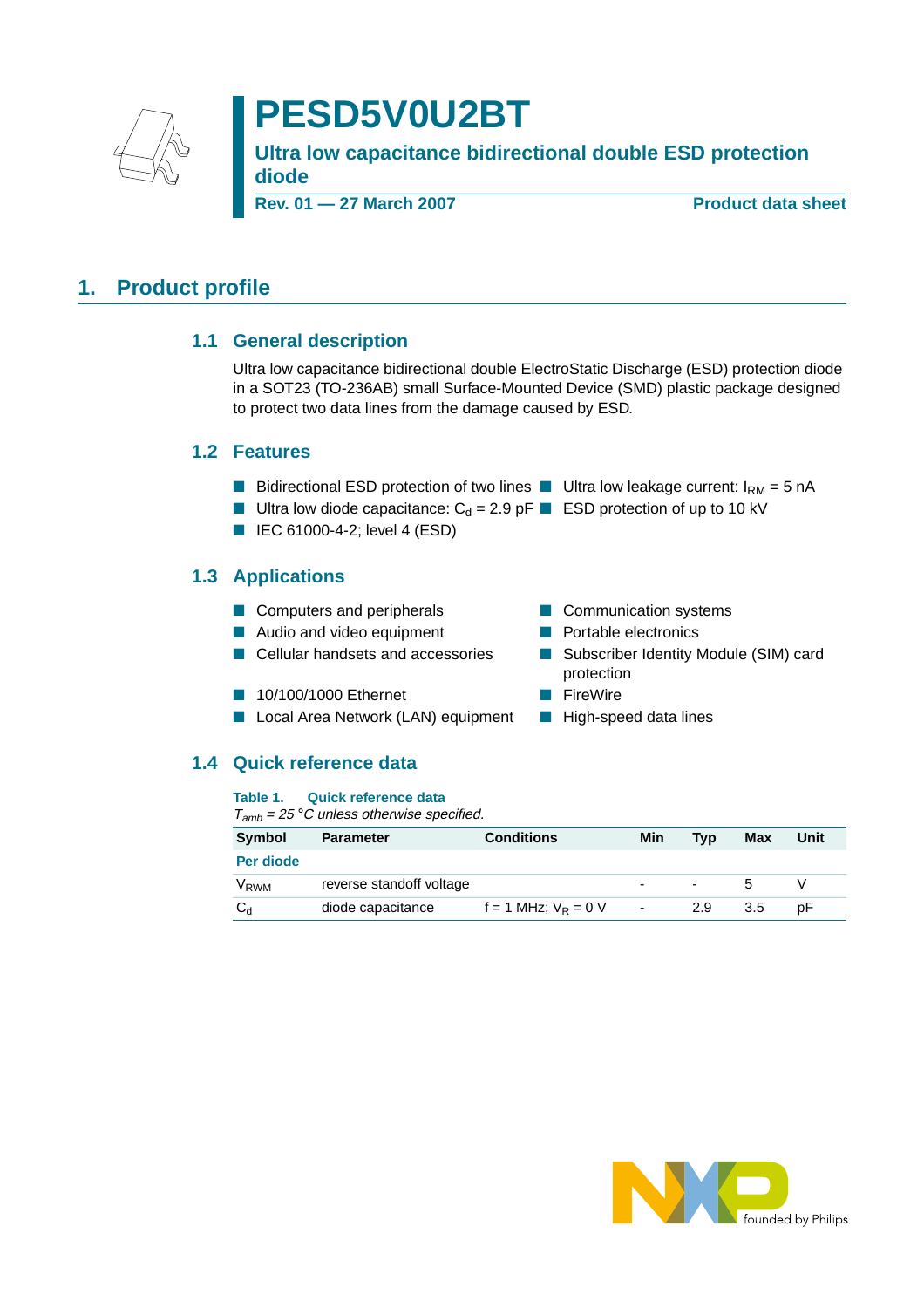006aaa155

### **Ultra low capacitance bidirectional double ESD protection diode**

### <span id="page-1-1"></span>**2. Pinning information**

| Table 2.      | <b>Pinning</b>     |                           |               |
|---------------|--------------------|---------------------------|---------------|
| Pin           | <b>Description</b> | <b>Simplified outline</b> | Symbol        |
|               | cathode 1          |                           |               |
| $\mathcal{P}$ | cathode 2          | 3                         |               |
| 3             | common cathode     | 2                         | ₩<br>- 3<br>4 |

## <span id="page-1-2"></span>**3. Ordering information**

| <b>Ordering information</b><br>Table 3. |                          |                                          |                   |  |
|-----------------------------------------|--------------------------|------------------------------------------|-------------------|--|
| <b>Type number</b>                      | Package                  |                                          |                   |  |
|                                         | <b>Name</b>              | <b>Description</b>                       | Version           |  |
| PESD5V0U2BT                             | $\overline{\phantom{a}}$ | plastic surface-mounted package; 3 leads | SOT <sub>23</sub> |  |

## <span id="page-1-3"></span>**4. Marking**

|             | Table 4. Marking codes |                             |
|-------------|------------------------|-----------------------------|
| Type number |                        | Marking code <sup>[1]</sup> |
| PESD5V0U2BT |                        | $111*$                      |
|             |                        |                             |

<span id="page-1-0"></span> $[1]$  \* = -: made in Hong Kong

- $* = p$ : made in Hong Kong
- \* = t: made in Malaysia
- $*$  = W: made in China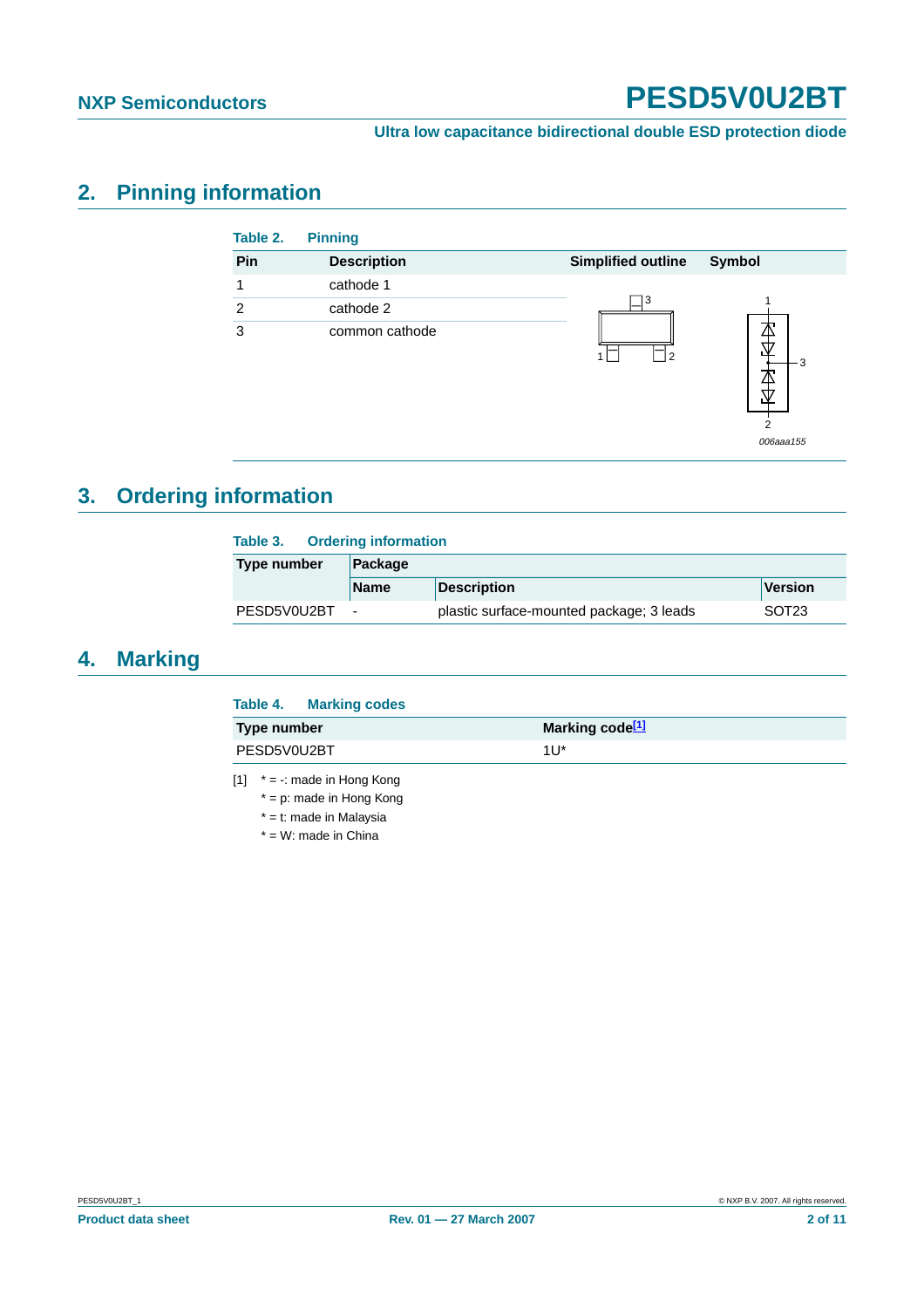## <span id="page-2-2"></span>**5. Limiting values**

#### **Table 5. Limiting values**

In accordance with the Absolute Maximum Rating System (IEC 60134).

| Symbol                      | <b>Parameter</b>     | <b>Conditions</b> | Min   | Max    | Unit |
|-----------------------------|----------------------|-------------------|-------|--------|------|
| Per device                  |                      |                   |       |        |      |
| Τi                          | junction temperature |                   |       | 150    | °C   |
| $\mathsf{T}_{\mathsf{amb}}$ | ambient temperature  |                   | $-65$ | $+150$ | °C   |
| l <sub>stg</sub>            | storage temperature  |                   | -65   | $+150$ | °C   |

#### **Table 6. ESD maximum ratings**

| Symbol           | <b>Parameter</b>                   | <b>Conditions</b>                    |            | Min | Max | Unit |
|------------------|------------------------------------|--------------------------------------|------------|-----|-----|------|
| Per diode        |                                    |                                      |            |     |     |      |
| V <sub>ESD</sub> | electrostatic discharge<br>voltage | IEC 61000-4-2<br>(contact discharge) | $[1][2]$ . |     | 10  | kV   |
|                  |                                    | MIL-STD-883 (human<br>body model)    |            | -   | 8   | kV   |

<span id="page-2-0"></span>[1] Device stressed with ten non-repetitive ESD pulses.

<span id="page-2-1"></span>[2] Measured from pin 1 to pin 2.

#### **Table 7. ESD standards compliance**

| <b>Standard</b>                         | <b>Conditions</b>                   |
|-----------------------------------------|-------------------------------------|
| Per diode                               |                                     |
| IEC 61000-4-2; level 4 (ESD)            | $>$ 15 kV (air); $>$ 8 kV (contact) |
| MIL-STD-883; class 3 (human body model) | > 4 kV                              |

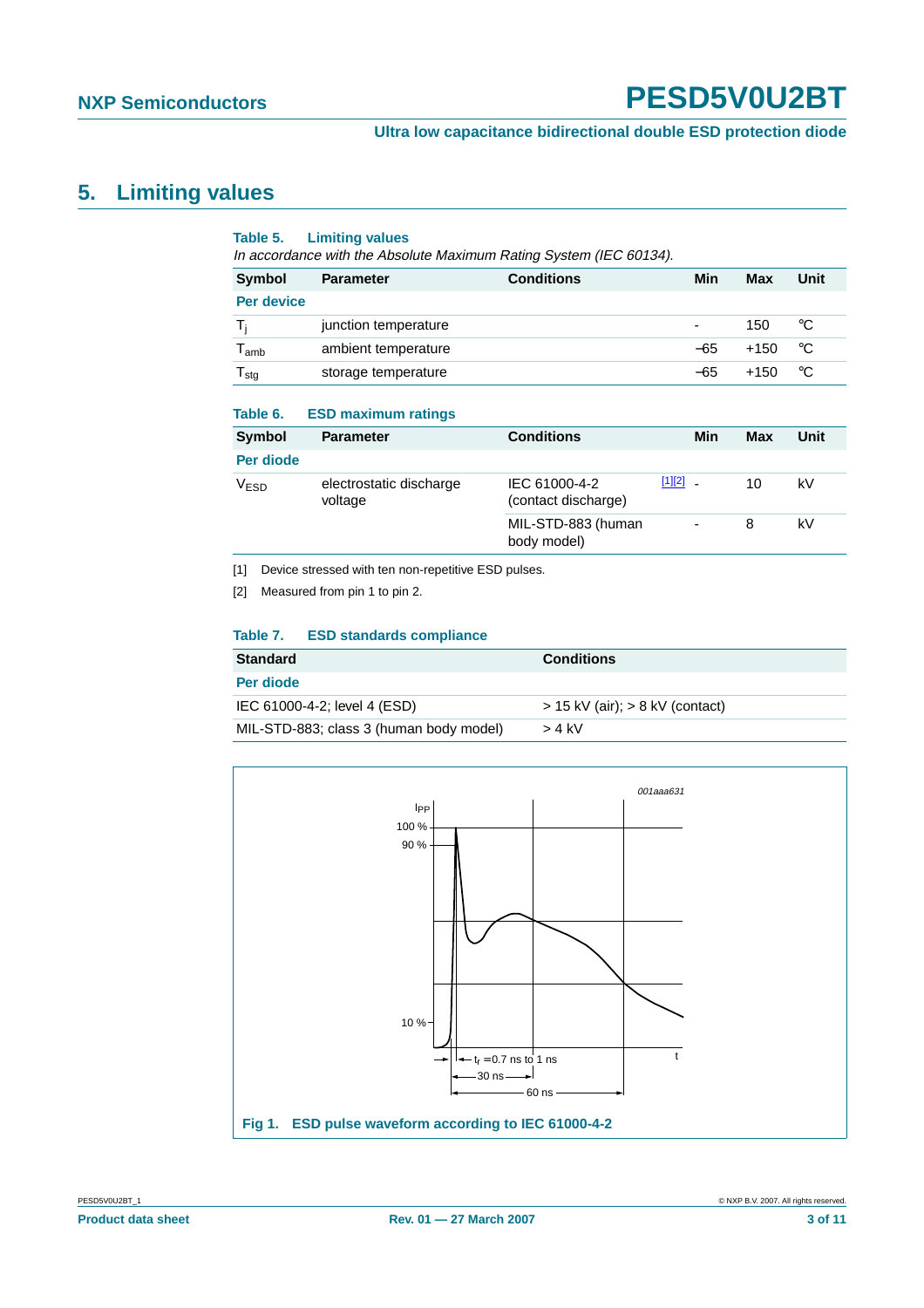### <span id="page-3-0"></span>**6. Characteristics**

| Table 8.         | <b>Characteristics</b><br>$T_{amb}$ = 25 °C unless otherwise specified. |                   |            |                          |                |             |
|------------------|-------------------------------------------------------------------------|-------------------|------------|--------------------------|----------------|-------------|
| Symbol           | <b>Parameter</b>                                                        | <b>Conditions</b> | <b>Min</b> | <b>Typ</b>               | Max            | <b>Unit</b> |
| Per diode        |                                                                         |                   |            |                          |                |             |
| V <sub>RWM</sub> | reverse standoff voltage                                                |                   |            | $\overline{\phantom{a}}$ | 5              | V           |
| <b>IRM</b>       | reverse leakage current                                                 | $V_{RWM} = 5 V$   | ۰          | 5                        | 100            | nA          |
| $V_{BR}$         | breakdown voltage                                                       | $I_R = 5$ mA      | 5.5        | 7                        | 9.5            | V           |
| $C_{d}$          | diode capacitance                                                       | $f = 1$ MHz       |            |                          |                |             |
|                  | $V_R = 0 V$                                                             |                   | 2.9        | 3.5                      | рF             |             |
|                  |                                                                         | $V_R = 5 V$       |            | 1.9                      | $\overline{a}$ | pF          |
| $r_{\text{dif}}$ | differential resistance                                                 | $I_R = 1$ mA      |            | -                        | 100            | Ω           |

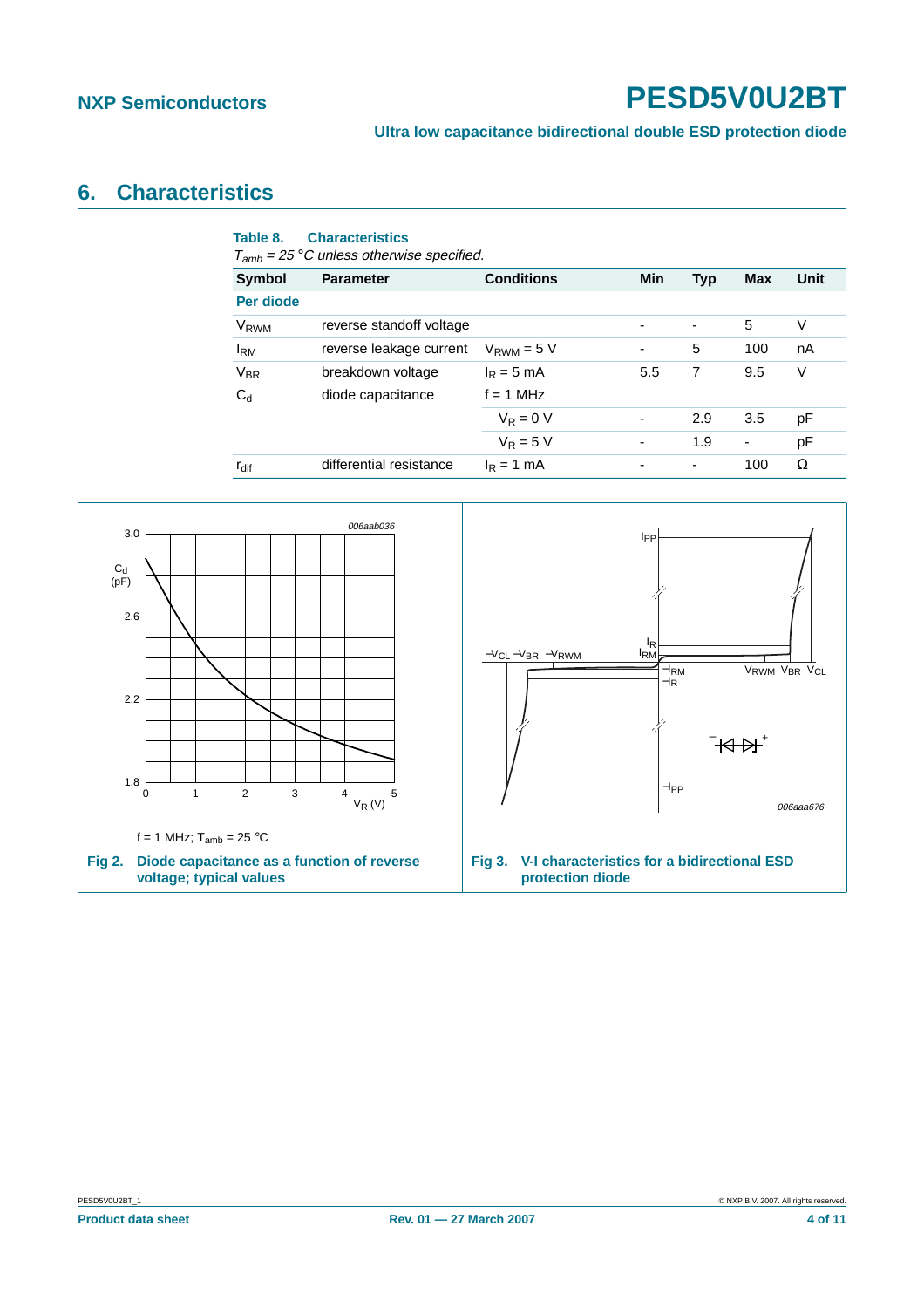#### **Ultra low capacitance bidirectional double ESD protection diode**

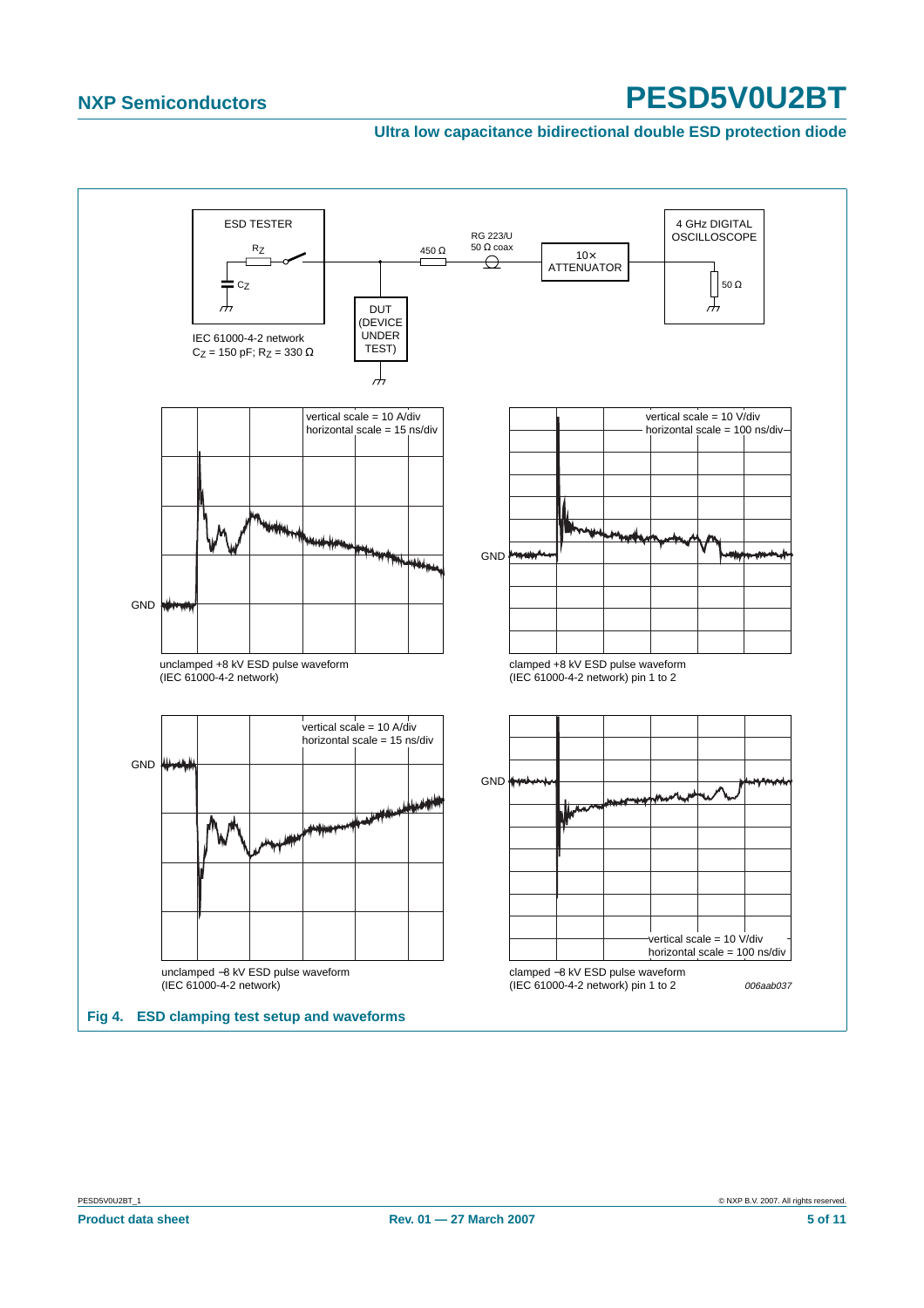### <span id="page-5-0"></span>**7. Application information**

The PESD5V0U2BT is designed for the bidirectional protection of two signal lines from the damage caused by ESD pulses. The PESD5V0U2BT may be used on lines where the signal polarities are either positive or negative with respect to ground.



#### **Circuit board layout and protection device placement**

Circuit board layout is critical for the suppression of ESD, Electrical Fast Transient (EFT) and surge transients. The following guidelines are recommended:

- 1. Place the PESD5V0U2BT as close to the input terminal or connector as possible.
- 2. The path length between the PESD5V0U2BT and the protected line should be minimized.
- 3. Keep parallel signal paths to a minimum.
- 4. Avoid running protected conductors in parallel with unprotected conductors.
- 5. Minimize all Printed-Circuit Board (PCB) conductive loops including power and ground loops.
- 6. Minimize the length of the transient return path to ground.
- 7. Avoid using shared transient return paths to a common ground point.
- 8. Ground planes should be used whenever possible. For multilayer PCBs, use ground vias.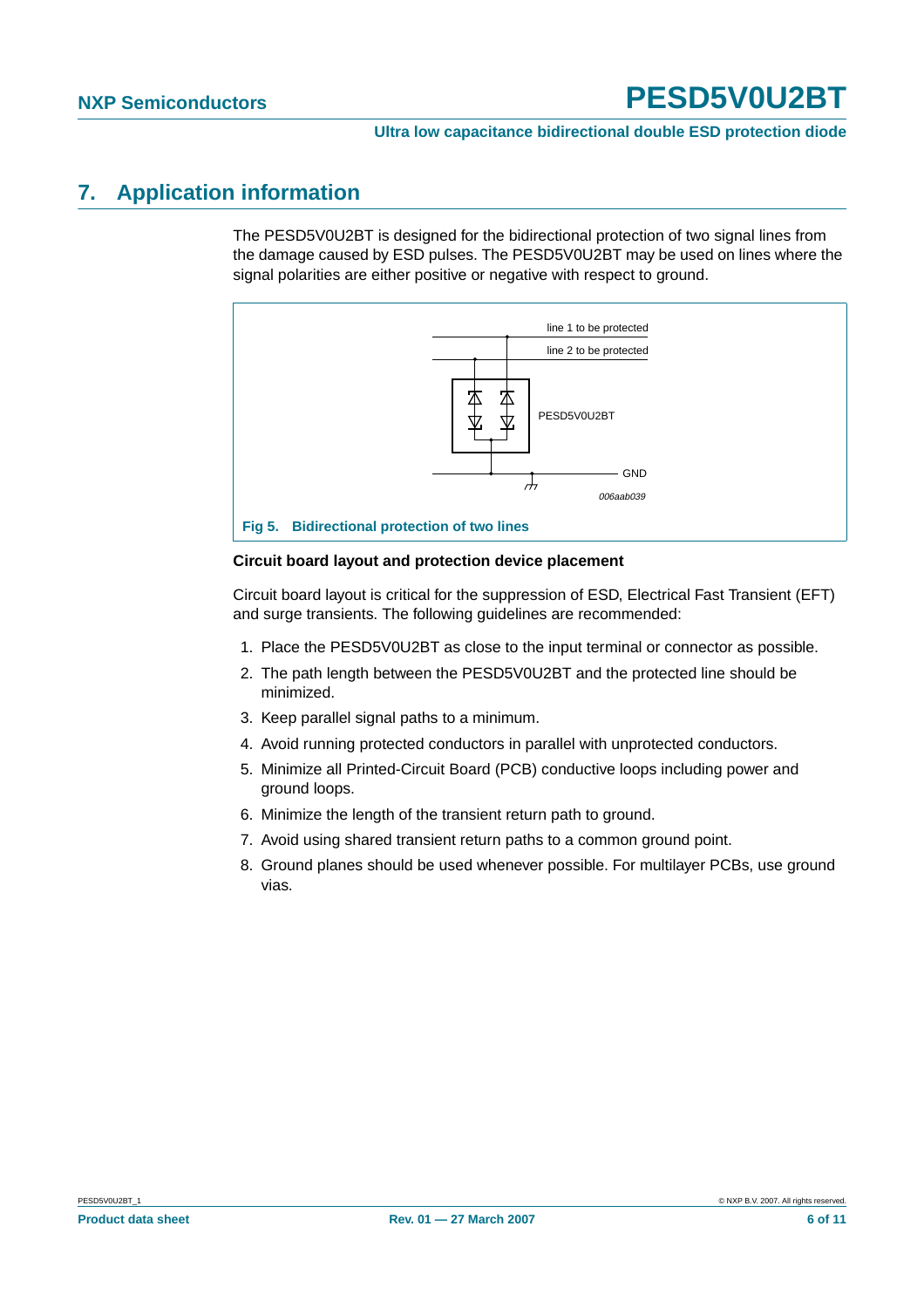**Ultra low capacitance bidirectional double ESD protection diode**

### <span id="page-6-1"></span>**8. Package outline**



## <span id="page-6-2"></span>**9. Packing information**

#### **Table 9. Packing methods**

The indicated -xxx are the last three digits of the 12NC ordering code.<sup>[\[1\]](#page-6-0)</sup>

| Type number | Package           | <b>Description</b>             | <b>Packing quantity</b> |       |
|-------------|-------------------|--------------------------------|-------------------------|-------|
|             |                   |                                | 3000                    | 10000 |
| PESD5V0U2BT | SOT <sub>23</sub> | 4 mm pitch, 8 mm tape and reel | $-215$                  | -235  |

<span id="page-6-0"></span>[1] For further information and the availability of packing methods, see [Section](#page-9-0) 13.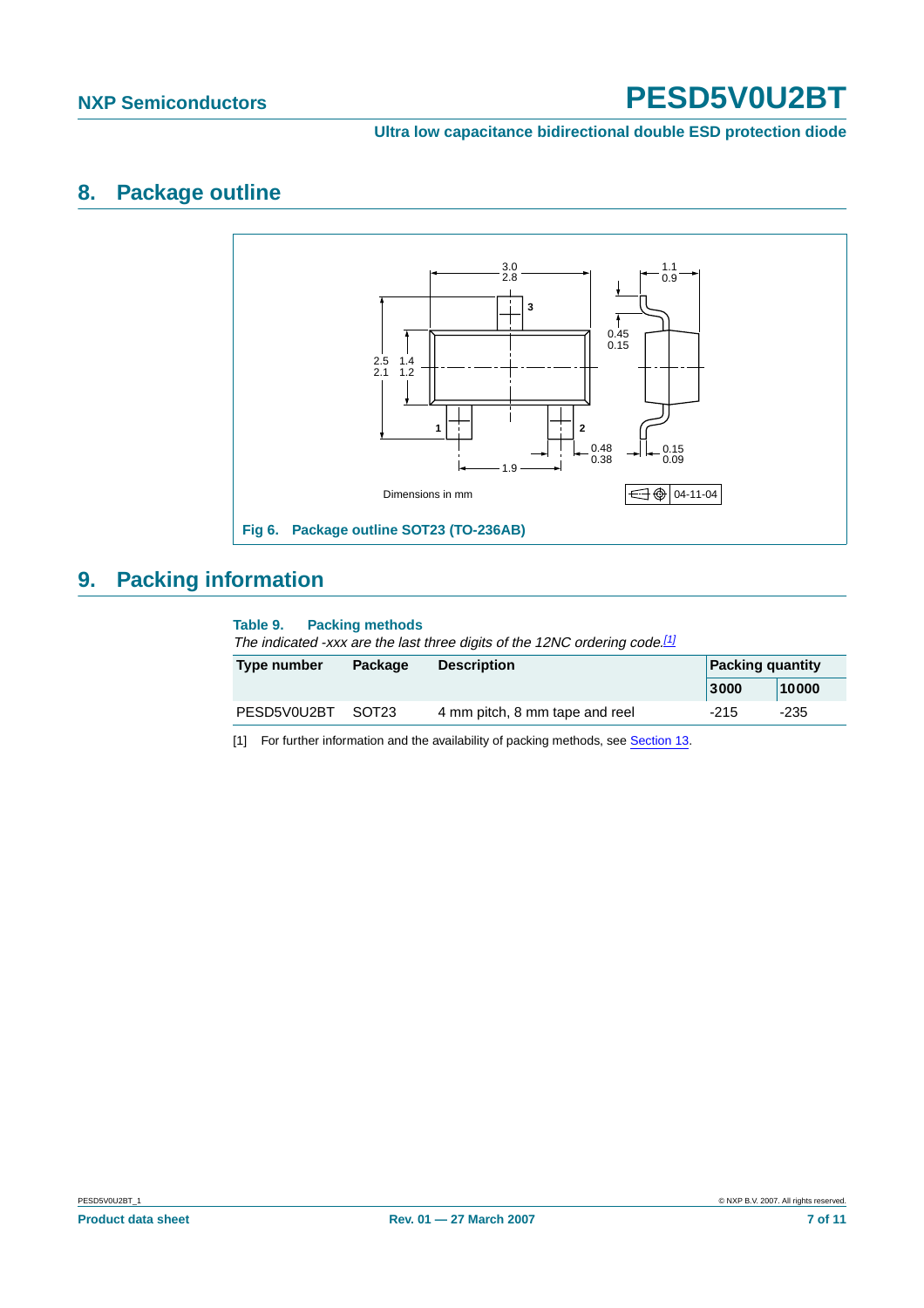#### **Ultra low capacitance bidirectional double ESD protection diode**

### <span id="page-7-0"></span>**10. Soldering**

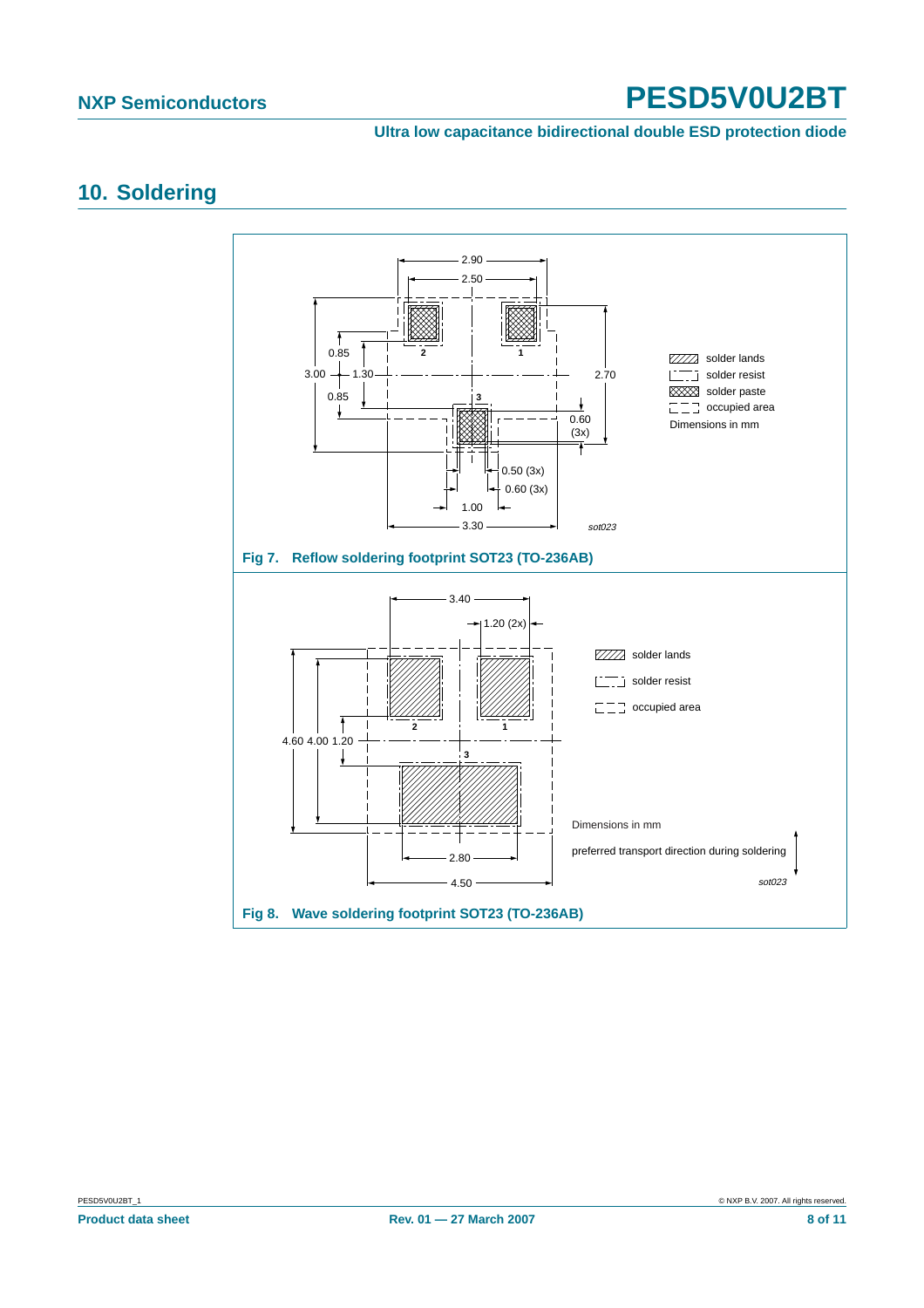## <span id="page-8-0"></span>**11. Revision history**

| Table 10. Revision history |                     |                    |                      |            |
|----------------------------|---------------------|--------------------|----------------------|------------|
| Document <b>ID</b>         | <b>Release date</b> | Data sheet status  | <b>Change notice</b> | Supersedes |
| PESD5V0U2BT 1              | 20070327            | Product data sheet | $\blacksquare$       |            |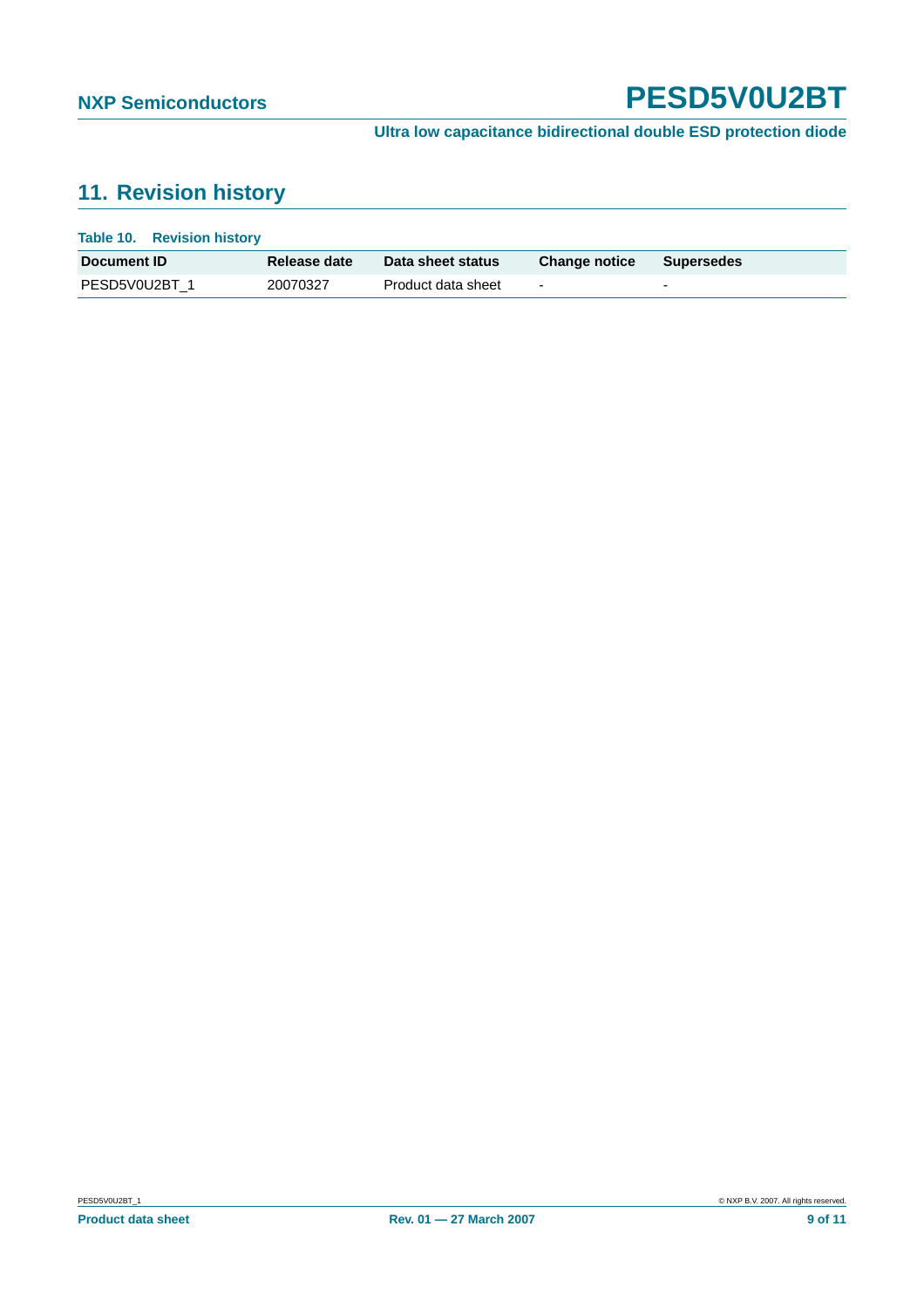### <span id="page-9-1"></span>**12. Legal information**

#### <span id="page-9-2"></span>**12.1 Data sheet status**

| Document status <sup>[1][2]</sup> | Product status <sup>[3]</sup> | <b>Definition</b>                                                                     |
|-----------------------------------|-------------------------------|---------------------------------------------------------------------------------------|
| Objective [short] data sheet      | Development                   | This document contains data from the objective specification for product development. |
| Preliminary [short] data sheet    | Qualification                 | This document contains data from the preliminary specification.                       |
| Product [short] data sheet        | Production                    | This document contains the product specification.                                     |

[1] Please consult the most recently issued document before initiating or completing a design.

[2] The term 'short data sheet' is explained in section "Definitions".

The product status of device(s) described in this document may have changed since this document was published and may differ in case of multiple devices. The latest product status information is available on the Internet at URL <http://www.nxp.com>.

#### <span id="page-9-3"></span>**12.2 Definitions**

**Draft —** The document is a draft version only. The content is still under internal review and subject to formal approval, which may result in modifications or additions. NXP Semiconductors does not give any representations or warranties as to the accuracy or completeness of information included herein and shall have no liability for the consequences of use of such information.

**Short data sheet —** A short data sheet is an extract from a full data sheet with the same product type number(s) and title. A short data sheet is intended for quick reference only and should not be relied upon to contain detailed and full information. For detailed and full information see the relevant full data sheet, which is available on request via the local NXP Semiconductors sales office. In case of any inconsistency or conflict with the short data sheet, the full data sheet shall prevail.

#### <span id="page-9-4"></span>**12.3 Disclaimers**

**General —** Information in this document is believed to be accurate and reliable. However, NXP Semiconductors does not give any representations or warranties, expressed or implied, as to the accuracy or completeness of such information and shall have no liability for the consequences of use of such information.

**Right to make changes —** NXP Semiconductors reserves the right to make changes to information published in this document, including without limitation specifications and product descriptions, at any time and without notice. This document supersedes and replaces all information supplied prior to the publication hereof.

**Suitability for use —** NXP Semiconductors products are not designed, authorized or warranted to be suitable for use in medical, military, aircraft, space or life support equipment, nor in applications where failure or

malfunction of a NXP Semiconductors product can reasonably be expected to result in personal injury, death or severe property or environmental damage. NXP Semiconductors accepts no liability for inclusion and/or use of NXP Semiconductors products in such equipment or applications and therefore such inclusion and/or use is at the customer's own risk.

**Applications —** Applications that are described herein for any of these products are for illustrative purposes only. NXP Semiconductors makes no representation or warranty that such applications will be suitable for the specified use without further testing or modification.

**Limiting values —** Stress above one or more limiting values (as defined in the Absolute Maximum Ratings System of IEC 60134) may cause permanent damage to the device. Limiting values are stress ratings only and operation of the device at these or any other conditions above those given in the Characteristics sections of this document is not implied. Exposure to limiting values for extended periods may affect device reliability.

**Terms and conditions of sale —** NXP Semiconductors products are sold subject to the general terms and conditions of commercial sale, as published at <http://www.nxp.com/profile/terms>, including those pertaining to warranty, intellectual property rights infringement and limitation of liability, unless explicitly otherwise agreed to in writing by NXP Semiconductors. In case of any inconsistency or conflict between information in this document and such terms and conditions, the latter will prevail.

**No offer to sell or license —** Nothing in this document may be interpreted or construed as an offer to sell products that is open for acceptance or the grant, conveyance or implication of any license under any copyrights, patents or other industrial or intellectual property rights.

#### <span id="page-9-5"></span>**12.4 Trademarks**

Notice: All referenced brands, product names, service names and trademarks are the property of their respective owners.

### <span id="page-9-0"></span>**13. Contact information**

For additional information, please visit: **http://www.nxp.com** For sales office addresses, send an email to: **salesaddresses@nxp.com**